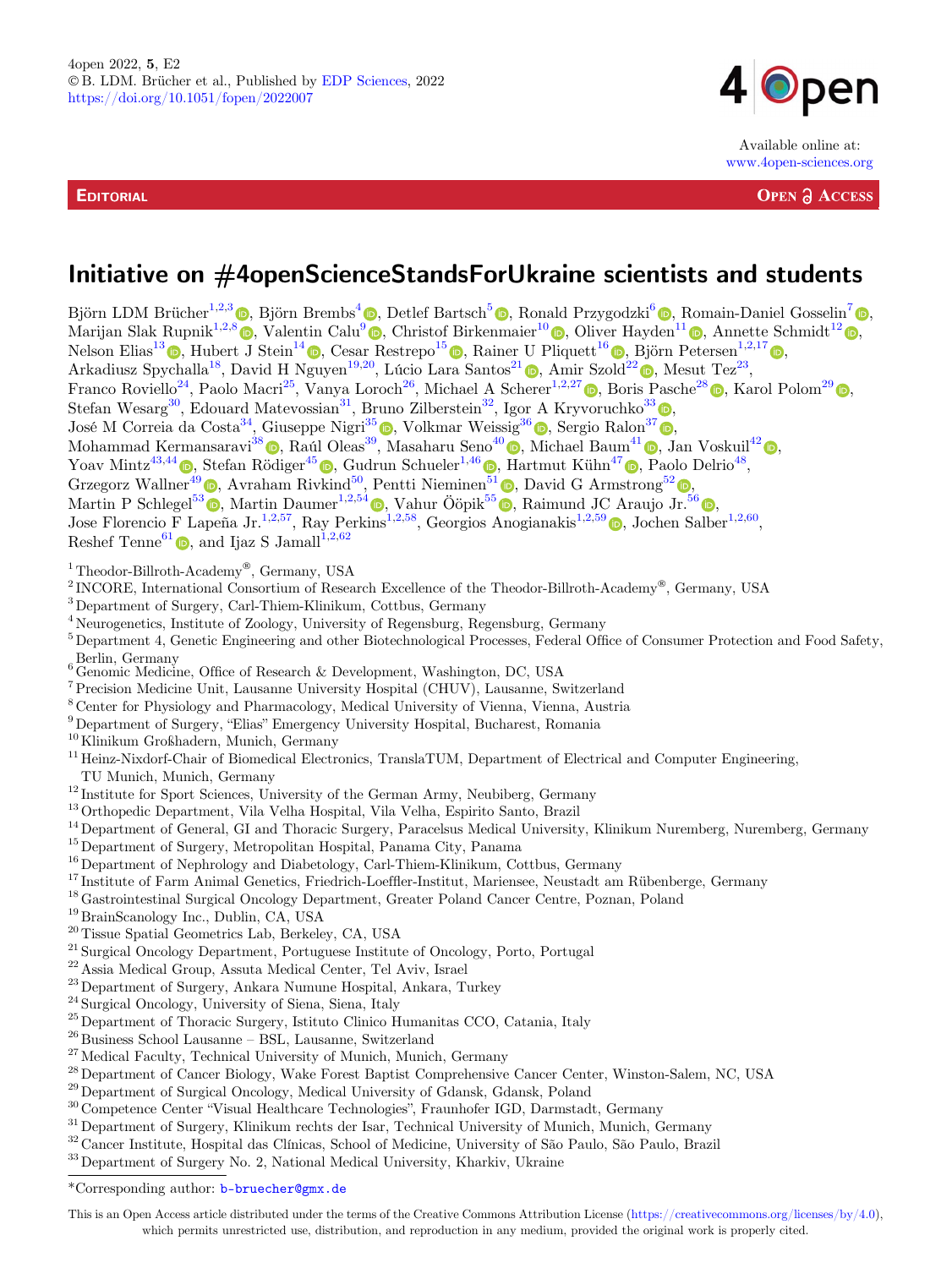- 
- $^\mathrm{34}$  National Institute of Health Ricardo Jorge, Porto, Portugal  $^\mathrm{35}$  Department of Medical and Surgical Sciences and Translational Medicine, Sapienza University of Rome, St. Andrea University Hospital, Rome, Ital
- 
- 
- 
- <sup>36</sup> Department of Pharmaceutical Sciences, Midwestern University, College of Pharmacy, Glendale, AZ, USA<br><sup>37</sup> Department of Surgery, Hospital General San Juan de Dios, Universidad de San Carlos de Guatemala, Calle, Guatem
- 
- <sup>39</sup> Surgical Oncology, HPB and Liver Transplantation, Ecuadorian Cancer Institute, Quito, Ecuador<br><sup>40</sup> Department of Cancer Stem Cell Engineering, Faculty of Interdisciplinary Science and Engineering in Health Systems,<br>Ok
- 
- 
- 
- 
- 
- 
- 
- <sup>41</sup> University College London, London, UK<br>
<sup>42</sup> Aeonian Biotech, Leiden, Netherlands<br>
<sup>43</sup> Department of General Surgery, Hadassah Hebrew University Medical Center, Jerusalem, Israel<br>
<sup>44</sup> Faculty of Medicine, Hebrew Uni Naples, Italy 19 Department of General, Gastrointestinal Surgery and Surgical Oncology of the Digestive Tract. Medical University of Lublin,
- Poland <sup>50</sup> Department of General Surgery and Shock Trauma Unit, Hadassah-Hebrew University Medical Center, Ein Kerem, Jerusalem,
- 
- 
- Israel  $$^{51}$  Medical Informatics and Data Analysis Research Group, University of Oulu, Finland  $$^{52}$  Southwestern Academic Limb Salvage Alliance (SALSA), Department of Surgery, Keck School of Medicine of University of
- 
- 
- 
- 
- $^{53}$ Department of Anesthesiology and Intensive Care Medicine, Technical University Munich, Munich, Germany  $^{54}$  Sylvia Lawry Centre for Multiple Sclerosis Research e.V. The Human Motion Institute, Munich, Germany  $^{$
- 
- 
- 
- $^{58}$  New Liberty Proteomics Corporation, New Liberty, KY, USA  $^{59}$  Association for Training in Biomedical Technology, Thessaloniki, Greece  $^{60}$  Department of Surgery, UK Knappschaftskrankenhaus, Ruhr University, Boc
- 

Received 10 March 2022, Accepted 10 March 2022

## 4open launches initiative to support Ukraine scientists and students

4open, its Editorial Board, scientists, and the network of the Theodor-Billroth-Academy and its International Consortium of Research Excellence (INCORE) are aware of the current dire situation for Ukrainian scientists and students. After the unprovoked attack on Ukraine on February 24, 2022, our colleagues in Ukraine are now in fear for their family members, colleagues and their own lives.

Humanity and peace initiatives should have top priority now. Alongside the hope that peace comes soon, additional support for scientists and students will become necessary in the short term.

Therefore, in solidarity with the initiative  $\#AppenScienceStandsForUkraise$ , we send a sign of support against war and for peace in Ukraine as Science and Arts have no borders and/or national and/or cultural issues to resolve. The goal is to provide up-to-date information for Ukrainian scholars on where to find support as well as active support for Ukraine scientists and students.

- $\rightarrow$  Up-to-date supporting information which is provided at "Humanity & Peace in Science" at  $\phi$  4open's website.
- $\rightarrow$  Ukrainian researchers and students are actively supported in pursuing their research outside Ukraine by providing suggestions on new labs and advices in relocation. Ukrainian researchers and students may reach out to the information provided or reach out to any of the authors for more information and support.
- $\rightarrow$  Ukrainian scientists and students can send drafts of potential publications, projects or theses for independent peer review.